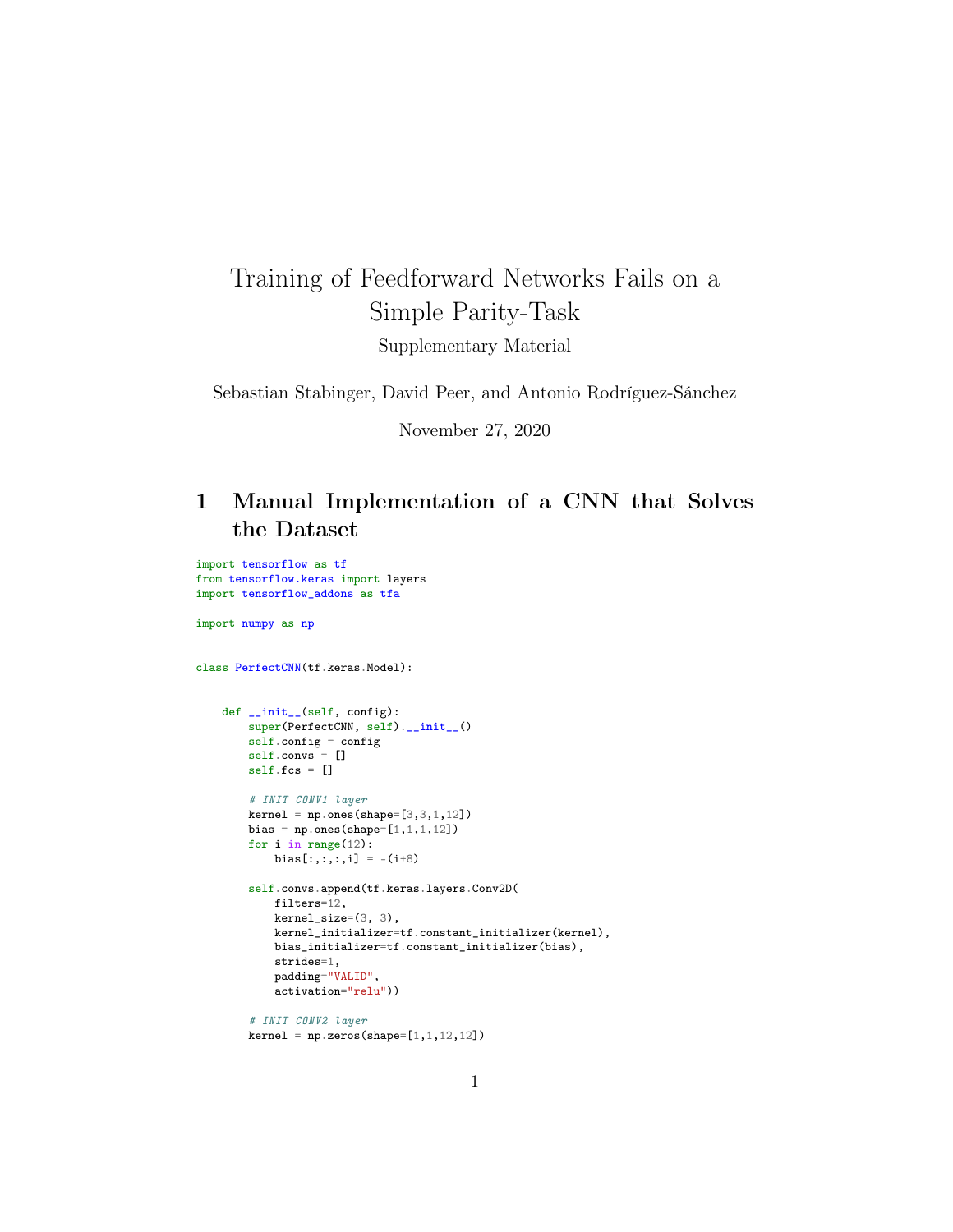```
for i in range(12):
        \text{kernel}[:,:,i,i] = -1bias = np.ones(shape=[1,1,1,12])self.convs.append(tf.keras.layers.Conv2D(
        filters=12,
        kernel_size=(1, 1),
        kernel_initializer=tf.constant_initializer(kernel),
        bias_initializer=tf.constant_initializer(bias),
        strides=1,
        padding="VALID",
        activation="relu"))
    # INIT CONV3 layer
    kernel = np.zeros(shape=[1,1,12,12])for i in range(11):
        w = 2 if (i+1) % 2 == 0 else 1
        kernal[:,:,i,i] = -1 * w\text{kernel}[:, :, i+1, i] = 1 * wself.convs.append(tf.keras.layers.Conv2D(
        filters=12,
        \text{kernel\_size}=(1, 1),
        kernel_initializer=tf.constant_initializer(kernel),
        bias_initializer=tf.zeros_initializer(),
        strides=1,
        padding="VALID",
        activation="relu"))
    # Classify
    self.fcs.append(tf.keras.layers.Dense(
        units=1,
        activation="relu",
        use_bias=False,
        kernel_initializer=tf.ones_initializer()))
    kernel = [[1], [-1]]
    bias = [-5, 4]self.fcs.append(tf.keras.layers.Dense(
        units=2,
        activation="relu",
        kernel_initializer=tf.constant_initializer(kernel),
        bias_initializer=tf.constant_initializer(bias)))
    kernel = [[0, 2], [0, 2]]
    bias = [1, 0]self.fcs.append(tf.keras.layers.Dense(
        units=2,
        activation="linear",
        kernel_initializer=tf.constant_initializer(kernel),
        bias_initializer=tf.constant_initializer(bias)))
def call(self, x, training=True):
    outputs = []
    batch_size = tf.shape(x)[0]# Conv layers
```